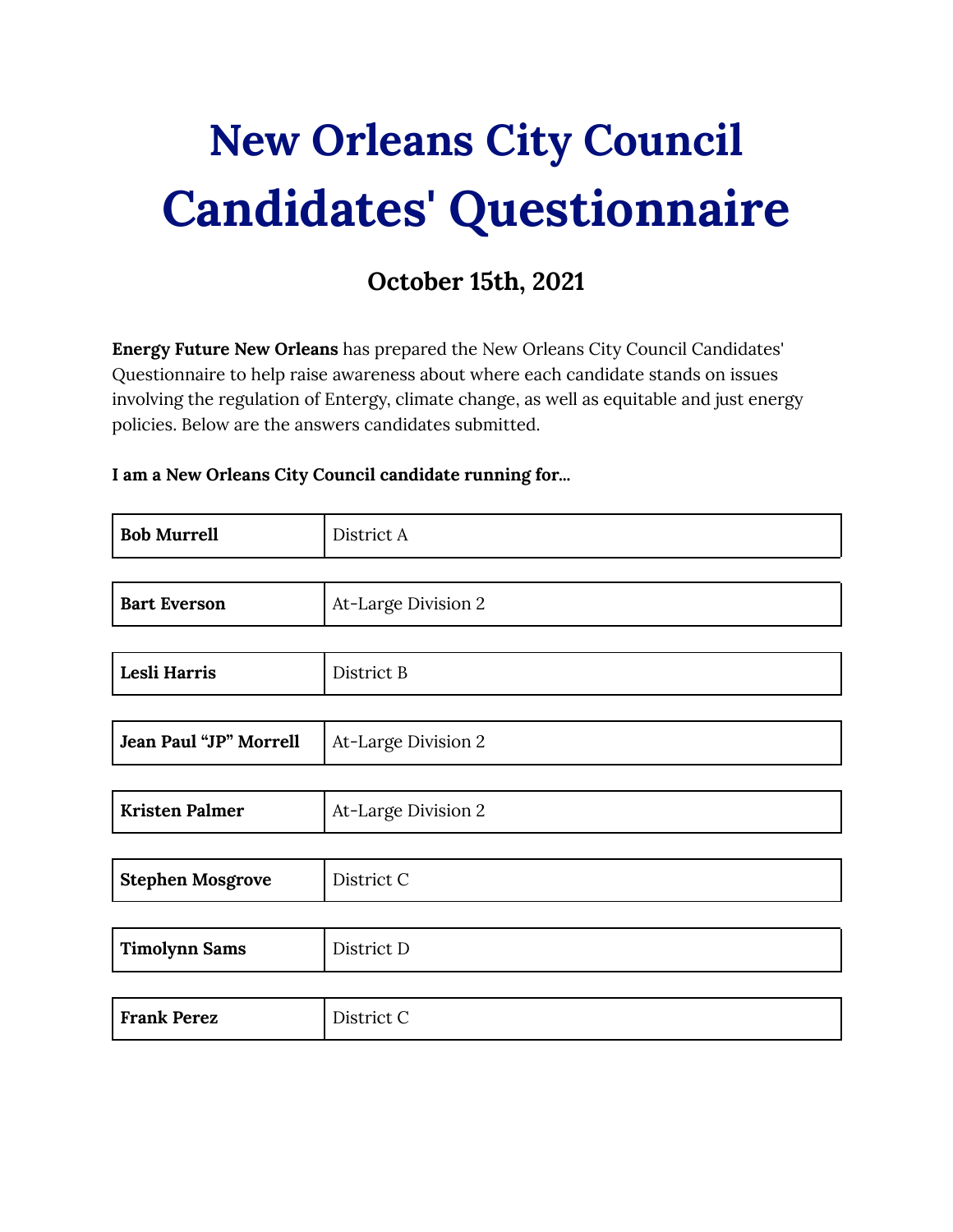**1. Hurricane Ida exposed problems in Entergy's electric system resulting in a catastrophic power failure that contributed to the deaths of 10 New Orleans residents. During the power failure, residents with rooftop solar with battery storage at their homes had continuous electricity. If elected to serve on the City Council, what actions would you take to hold Entergy accountable and ensure residents have access to climate-ready power?**

- **Complete the investigation into Entergy's power failure, which was recently ordered by the City Council**
- **Order a prudence review to publicly examine whether the costs for the gas plant with black start capability in New Orleans East are fair and reasonable**
- **File a formal complaint with the Federal Regulatory Commission that calls for an investigation of Entergy's transmission failure and an examination of its maintenance of the transmission system**
- **Amend the Energy Smart Program with incentives for renters, homeowners, and businesses to install roof top solar with battery storage**
- **Order Entergy to move portions of power lines in the city underground**
- **All of the above**
- **None of the above**
- **Other**

| <b>Bob Murrell</b><br>$\int$ (District A) | All of the above. |
|-------------------------------------------|-------------------|
|                                           |                   |

| <b>Bart Everson</b><br>(At-Large Division 2) | All of the above. Plus: A) Enhancement of public transit and<br>bike-friendly policies will reduce overall energy demands. B)<br>Power outages resulted in more deaths than the storm itself.<br>Entergy and the City need to have an emergency preparedness<br>plan to identify vulnerable individuals before a storm hits. C)<br>Moving power lines underground in a sinking city is<br>potentially problematic, but it is surely appropriate in some<br>areas of the city. New experts (question 5, below) should be |
|----------------------------------------------|-------------------------------------------------------------------------------------------------------------------------------------------------------------------------------------------------------------------------------------------------------------------------------------------------------------------------------------------------------------------------------------------------------------------------------------------------------------------------------------------------------------------------|
|                                              |                                                                                                                                                                                                                                                                                                                                                                                                                                                                                                                         |
|                                              | able to advise on this topic. Distributed energy would require<br>fewer lines, overall.                                                                                                                                                                                                                                                                                                                                                                                                                                 |

| Lesli Harris         | All of the above. |
|----------------------|-------------------|
| $\vert$ (District B) |                   |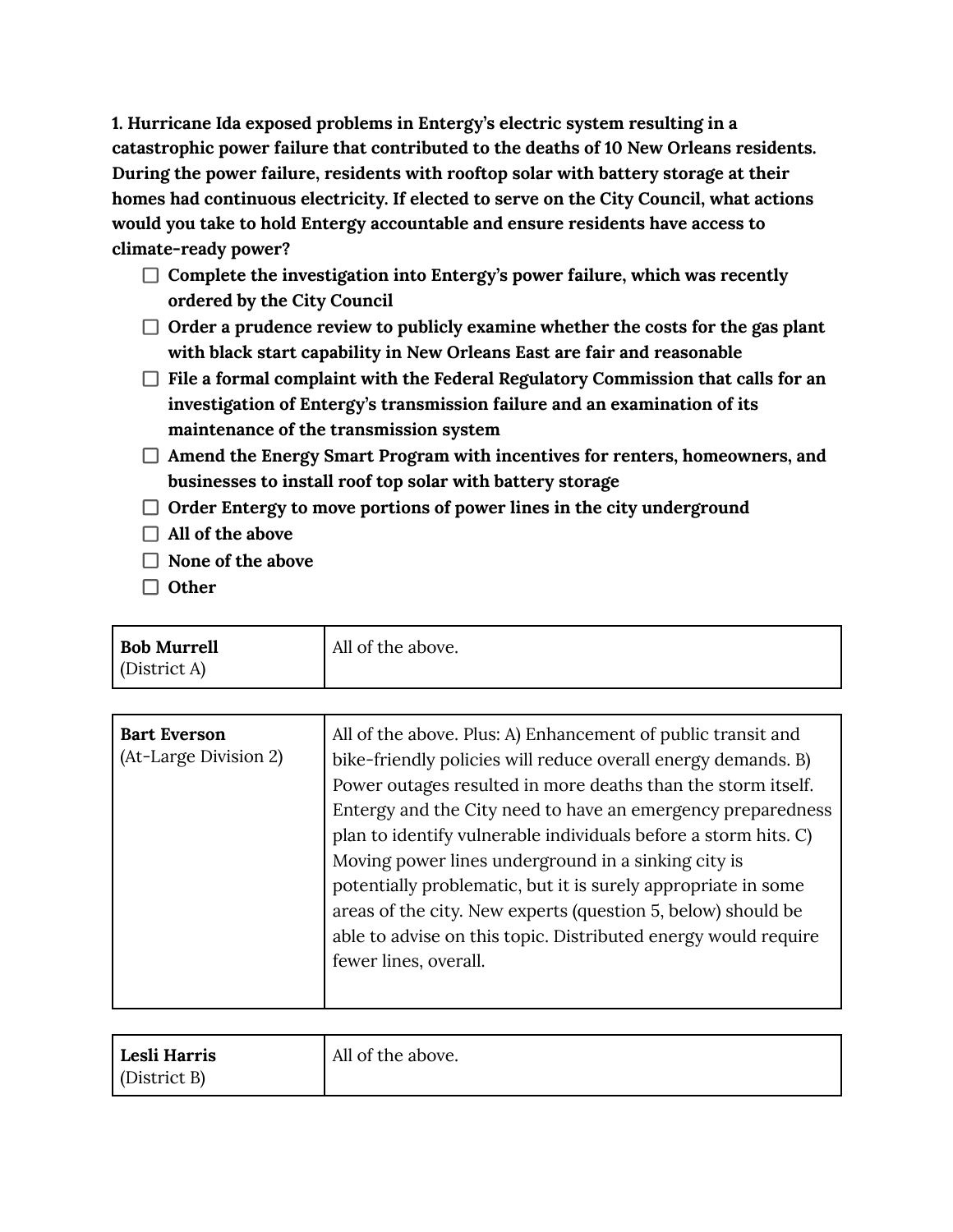| <b>Jean Paul "JP" Morrell</b> $\vert$ All of the above. |  |
|---------------------------------------------------------|--|
| (At-Large Division 2)                                   |  |

| <b>Kristen Palmer</b> | All of the above. |
|-----------------------|-------------------|
| (At-Large Division 2) |                   |

| Stephen Mosgrove | All of the above. |
|------------------|-------------------|
| (District C)     |                   |

| <b>Timolynn Sams</b><br>Complete the investigation into Entergy's power failure, which<br>was recently ordered by the City Council; Order a prudence<br>(District D)<br>review to publicly examine whether the costs for the gas plant<br>with black start capability in New Orleans East are fair and<br>reasonable; File a formal complaint with the Federal Energy<br>Regulatory Commission that calls for an investigation of<br>Entergy's transmission failure and an examination of its<br>maintenance of the transmission system; Amend the Energy<br>Smart Program with incentives for renters, homeowners, and<br>businesses to install roof top solar with battery storage |
|--------------------------------------------------------------------------------------------------------------------------------------------------------------------------------------------------------------------------------------------------------------------------------------------------------------------------------------------------------------------------------------------------------------------------------------------------------------------------------------------------------------------------------------------------------------------------------------------------------------------------------------------------------------------------------------|
|--------------------------------------------------------------------------------------------------------------------------------------------------------------------------------------------------------------------------------------------------------------------------------------------------------------------------------------------------------------------------------------------------------------------------------------------------------------------------------------------------------------------------------------------------------------------------------------------------------------------------------------------------------------------------------------|

| Frank Perez          | All of the above. |
|----------------------|-------------------|
| $\vert$ (District C) |                   |

**2. Entergy power plants are located near predominantly Black residents in New Orleans East and other communities in Louisiana, where they emit pollution that threatens public health and worsens climate change. If elected to serve on the City Council, how will you use your powers over Entergy New Orleans, LLC to reduce the use of polluting power plants?**

| <b>Bob Murrell</b><br>(District A)           | City Council should fine them relative to the scale of pollution<br>and ensure fines collected are used specifically for public<br>health measures in affected areas.                                                                                 |
|----------------------------------------------|-------------------------------------------------------------------------------------------------------------------------------------------------------------------------------------------------------------------------------------------------------|
|                                              |                                                                                                                                                                                                                                                       |
| <b>Bart Everson</b><br>(At-Large Division 2) | A) First I would look for a way to reverse or decommission<br>NOPS (gas plant). Even though it is already built, it was a<br>mistake. As an economic principle, it is better to admit a<br>mistake and stop throwing more money to a lost cause. IPCC |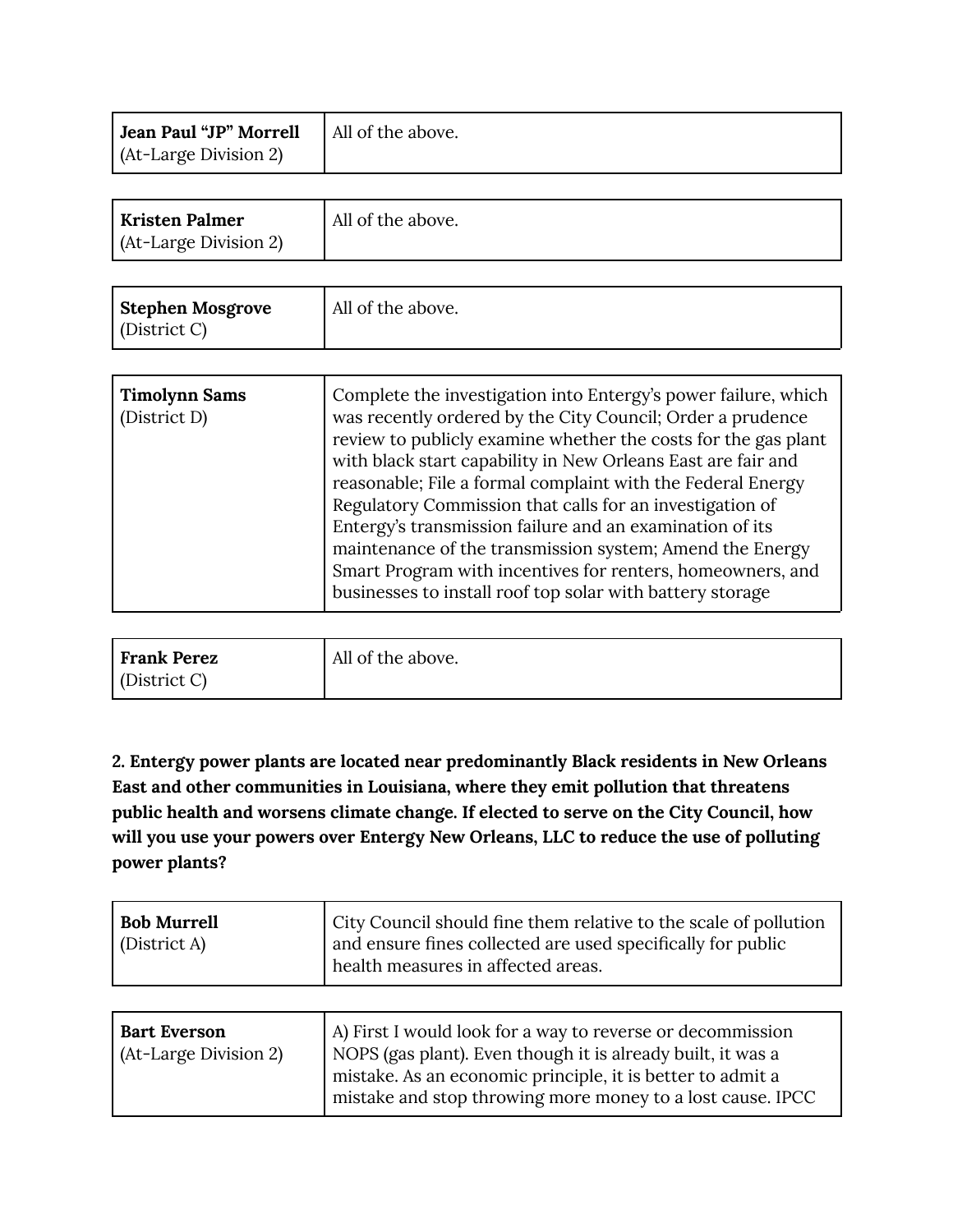| has stated that we must not develop new fossil fuel sources.<br>ENO should pay the lost capital cost, not the ratepayers, and<br>certainly not those in the neighborhood of NOPS. If this<br>affects their guaranteed rate of return, the contract should be<br>altered going forward. They should not be allowed to raise<br>rates to compensate for the loss. It is possible that in the<br>decommissioning process, the plant could be converted to a<br>clean solar plant or otherwise repurposed. |
|--------------------------------------------------------------------------------------------------------------------------------------------------------------------------------------------------------------------------------------------------------------------------------------------------------------------------------------------------------------------------------------------------------------------------------------------------------------------------------------------------------|
| B) Council should disallow further fossil fuel sources.                                                                                                                                                                                                                                                                                                                                                                                                                                                |
| C) Council should pass a resolution affirming principles of<br>climate justice: ideally there should be minimal pollution from<br>power sources, but if there is pollution, it must not<br>disproportionately impact Black, Indigenous or People of<br>Color. Council should establish an office of Climate Justice and<br>hire qualified individuals. Council must work collaboratively<br>with the Governor's Climate Initiative Task Force Equity<br>Committee.                                     |
| D) Community solar, utility-scale solar, and residential solar<br>(all with battery backup) will reduce the overall need for<br>polluting power plants. Council needs to work with existing<br>community organizations to ensure effectiveness and<br>inclusiveness.                                                                                                                                                                                                                                   |

| Lesli Harris<br>(District B) | As Councilmember, I will aggressively monitor Entergy's<br>progress on the Renewable and Clean Portfolio Standard<br>(RCPS), which requires Entergy to satisfy an escalating<br>percentage of its user demand through the use of renewable<br>and clean energy technologies. To meet these goals, Entergy<br>must complete a meaningful Integrated Resource Planning<br>Process that reflects real-world conditions, including the<br>realities of New Orleans' population, many of whom are low<br>income. Energy efficiency and renewable energy are rapidly<br>becoming the most cost effective means for providing energy<br>services to consumers, while traditional coal and natural-gas<br>fired plants are becoming obsolete at faster rates than initially<br>predicted. I will monitor Entergy's efforts and require Entergy |
|------------------------------|----------------------------------------------------------------------------------------------------------------------------------------------------------------------------------------------------------------------------------------------------------------------------------------------------------------------------------------------------------------------------------------------------------------------------------------------------------------------------------------------------------------------------------------------------------------------------------------------------------------------------------------------------------------------------------------------------------------------------------------------------------------------------------------------------------------------------------------|
|                              | make real progress towards these goals, including putting long<br>term planning that is best for customers ahead of short term<br>gains for stockholders.                                                                                                                                                                                                                                                                                                                                                                                                                                                                                                                                                                                                                                                                              |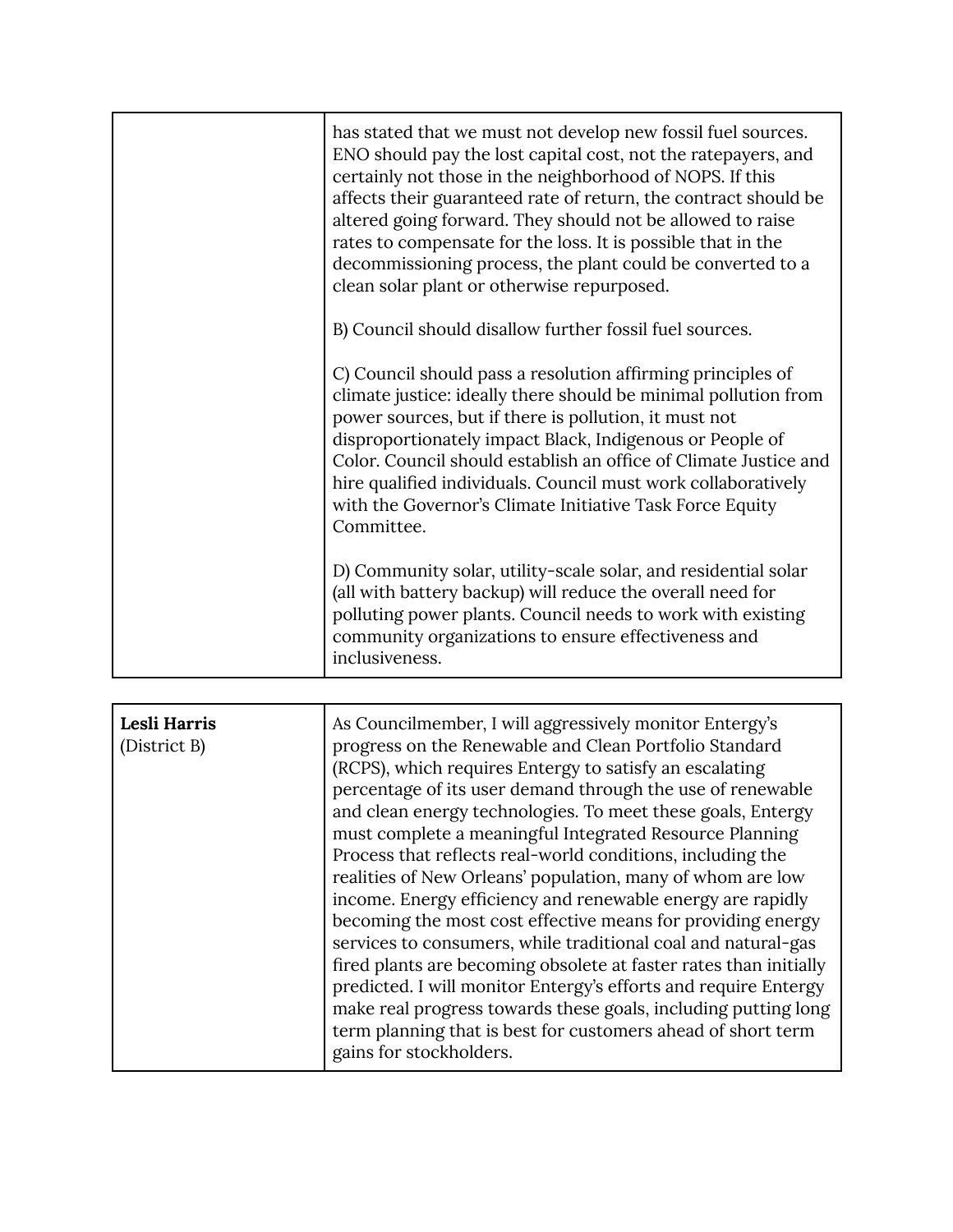| Jean Paul "JP" Morrell<br>(At-Large Division 2) | New Orleans is unique in that our city has the independent<br>ability to regulate all of its utilities separate from the state of<br>Louisiana Public Service Commission (PSC). This is a<br>fundamental difference from every other city in Louisiana and<br>grants the New Orleans City Council a level of unique power<br>to promote an aggressive agenda when it comes to resilient<br>and renewable utility policy.                                                                                                                                            |
|-------------------------------------------------|---------------------------------------------------------------------------------------------------------------------------------------------------------------------------------------------------------------------------------------------------------------------------------------------------------------------------------------------------------------------------------------------------------------------------------------------------------------------------------------------------------------------------------------------------------------------|
|                                                 | As your next City Councilmember at-Large, I will leverage the<br>council's regulatory power to push the envelope on what the<br>city can do to lead the south on green energy and utility<br>management.                                                                                                                                                                                                                                                                                                                                                            |
|                                                 | Specific steps I will take include:<br>Accelerate implementation of the "renewable Portfolio<br>standard" (currently slated to be effective as of 2050) to<br>get to 100% clean energy as early as 2035.<br>Push to replace all fossil fuel generation with<br>$\bullet$<br>renewables as soon as possible, including retiring all<br>thermal generation.<br>Champion more options for the public to use<br>renewable energy alternatives - on and off the grid.<br>Create meaningful local incentives for residential and<br>commercial solar and battery storage. |

| Kristen Palmer<br>(At-Large Division 2) | We have to radically increase the Energy Smart program to<br>increase energy efficiency in all homes. We have to partner to<br>create incentives for rooftop solar and ensure we do<br>everything we can in our permitting process to make it easier.<br>I will work with the Real Estate Tax Abatement Program (RTA)<br>to incentivize the use of alternative energy sources as well as<br>green infrastructure and tree planting. |
|-----------------------------------------|-------------------------------------------------------------------------------------------------------------------------------------------------------------------------------------------------------------------------------------------------------------------------------------------------------------------------------------------------------------------------------------------------------------------------------------|
|-----------------------------------------|-------------------------------------------------------------------------------------------------------------------------------------------------------------------------------------------------------------------------------------------------------------------------------------------------------------------------------------------------------------------------------------------------------------------------------------|

| <b>Stephen Mosgrove</b><br>(District C) | I am very eager to see Entergy move much more assertively<br>towards using clean, renewable energy sources. Not only are<br>these energy sources cleaner, safer, more equitable but they<br>are also reliable and will help diversify our local economy<br>which, among many forward evolving changes, I have<br>advocated for for decades. We are still trying to push for true,<br>authentic, real change in New Orleans. |
|-----------------------------------------|-----------------------------------------------------------------------------------------------------------------------------------------------------------------------------------------------------------------------------------------------------------------------------------------------------------------------------------------------------------------------------------------------------------------------------|
|                                         | As the son of a welder/pipefitter who worked seven days a<br>week, twelve hour shifts without any real time off, I've written                                                                                                                                                                                                                                                                                               |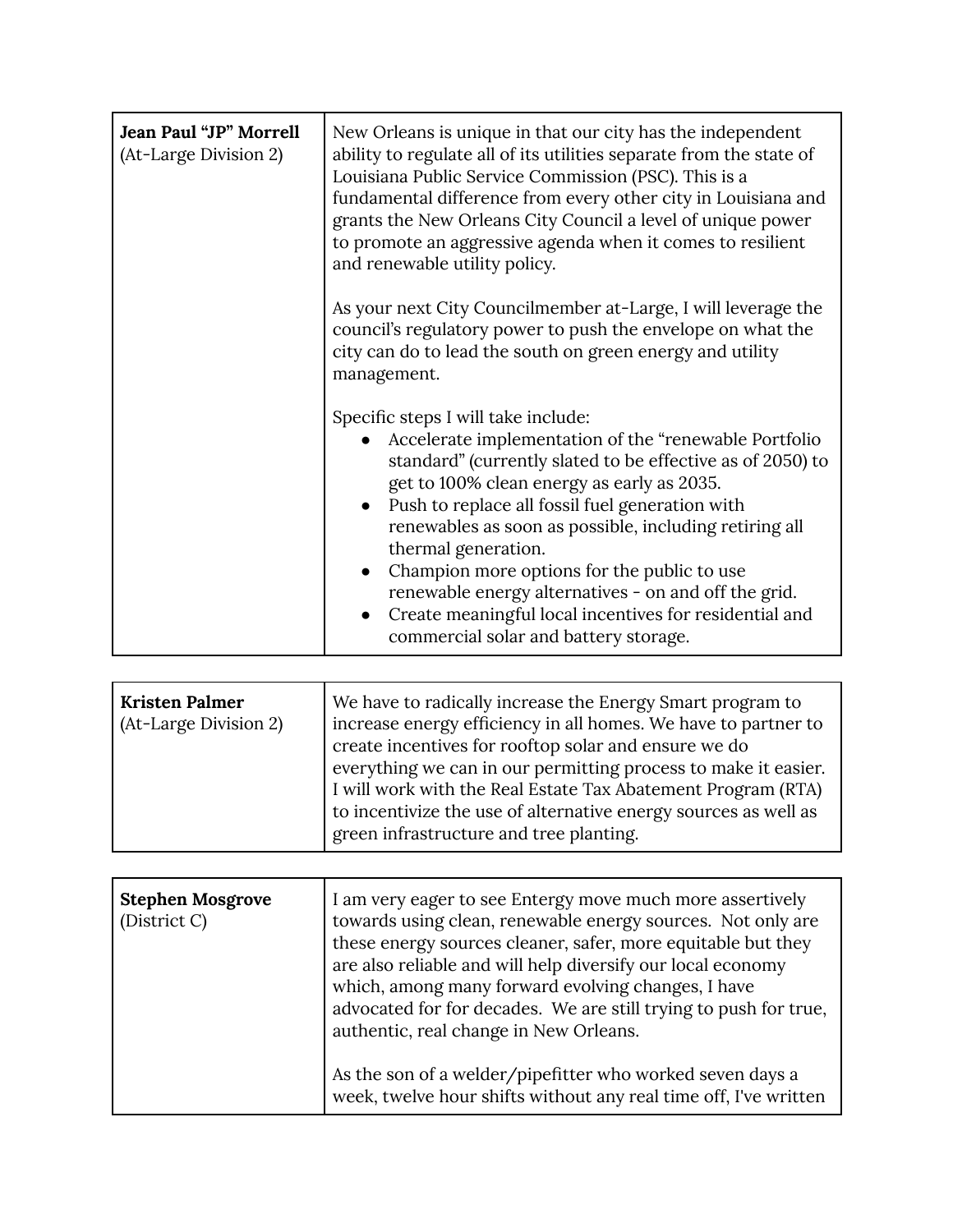| <b>Timolynn Sams</b><br>(District D) | As the mother of a small child diagnosed with asthma,<br>allergies, and eczema I find it unconscionable that plants like<br>these are still cropping up with no real monitoring or<br>mitigating systems in place. As a city council member, I will<br>support responsible, larger-scale efforts to propel our city<br>forward in the transition to renewable energy, and that starts<br>with the vision of moving the city to net-zero emissions by<br>year 2040, and 100% carbon-free generation by 2050. In<br>addition, it is my goal to work with EJ advocates and public<br>health practitioners to establish equitable and good-quality |
|--------------------------------------|------------------------------------------------------------------------------------------------------------------------------------------------------------------------------------------------------------------------------------------------------------------------------------------------------------------------------------------------------------------------------------------------------------------------------------------------------------------------------------------------------------------------------------------------------------------------------------------------------------------------------------------------|
|                                      | public health policies. This means tackling the root issues that<br>sustain environmental injustices and make them more<br>prevalent.                                                                                                                                                                                                                                                                                                                                                                                                                                                                                                          |

| <b>Frank Perez</b><br>(District C)<br>renewable energy. | I would compel them to comply with the settlement they<br>made with the federal government years ago to utilize MISO.<br>They have to take advantage of the regional transmission grid.<br>I would also use the Integrated Resource Planning tool to<br>move them toward solar and other sources of greener, |
|---------------------------------------------------------|--------------------------------------------------------------------------------------------------------------------------------------------------------------------------------------------------------------------------------------------------------------------------------------------------------------|
|---------------------------------------------------------|--------------------------------------------------------------------------------------------------------------------------------------------------------------------------------------------------------------------------------------------------------------------------------------------------------------|

**3a. If elected to serve on the City Council, will you support regulations and policies that transition away from generating electricity from coal, nuclear, oil and gas by expanding energy efficiency and renewable energy?**

| <b>Bob Murrell</b>  | Yes |
|---------------------|-----|
| $\int$ (District A) |     |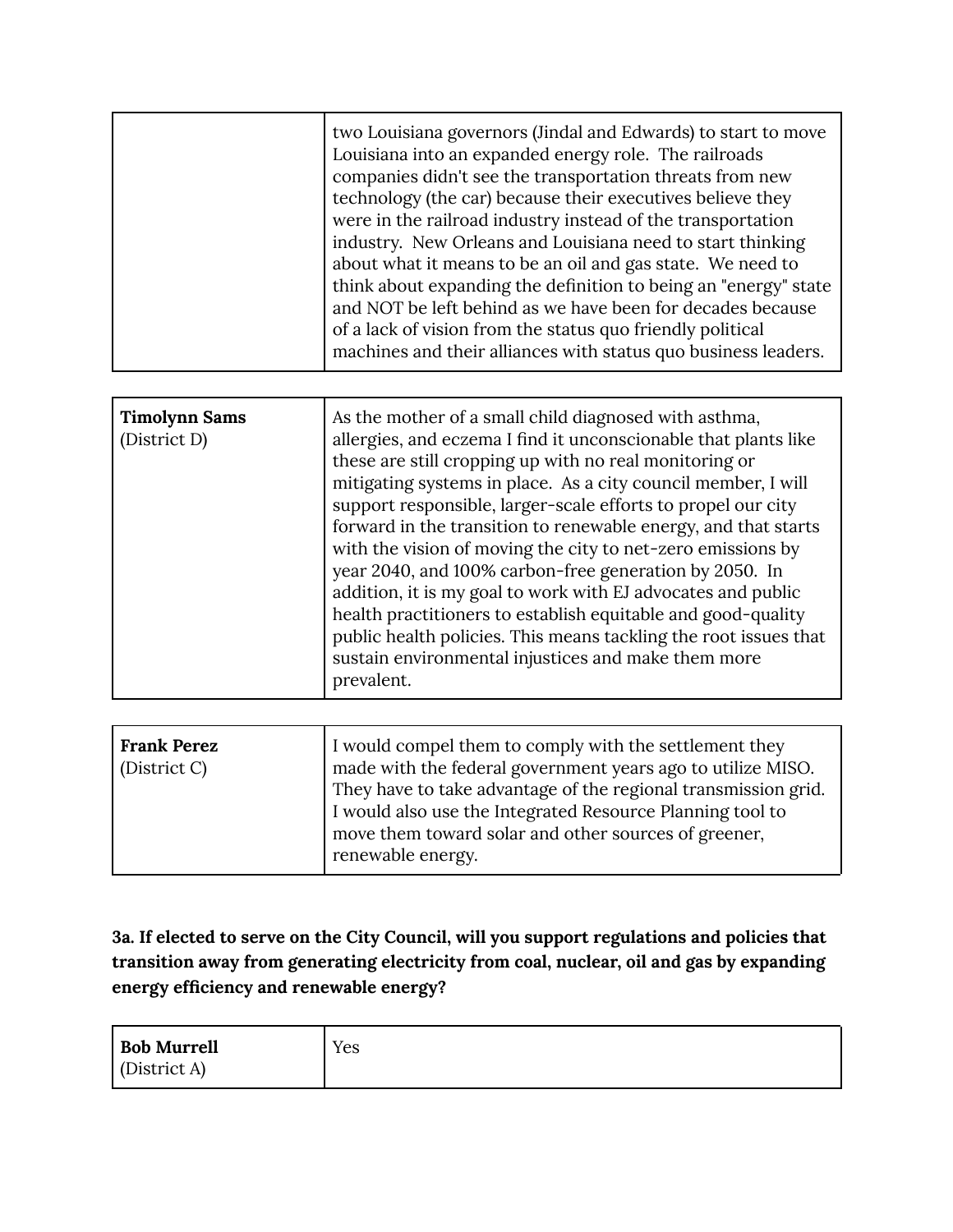| <b>Bart Everson</b>   | Yes |
|-----------------------|-----|
| (At-Large Division 2) |     |

| Lesli Harris<br>(District B) | Yes |
|------------------------------|-----|
|------------------------------|-----|

| Jean Paul "JP" Morrell | Yes |
|------------------------|-----|
| (At-Large Division 2)  |     |

| Kristen Palmer        | Yes |
|-----------------------|-----|
| (At-Large Division 2) |     |

| Stephen Mosgrove | Yes |
|------------------|-----|
| (District C)     |     |

| Timolynn Sams<br>(District D) | Yes |
|-------------------------------|-----|
|-------------------------------|-----|

| Frank Perez  | Yes |
|--------------|-----|
| (District C) |     |

**3b. If you answered "yes" to the question above, how will you use your authority on the City Council to expand the development and use of energy efficiency, renewable energy, and battery storage by more people and neighborhoods in New Orleans? If you answered "no," please explain why.**

| <b>Bob Murrell</b><br>$\int$ (District A) | I will support funding efforts to expand decentralized solar<br>collection & storage around the city, funding to implement the<br>I mayor's C4 Divest/Invest pledge, and look to include solar |
|-------------------------------------------|------------------------------------------------------------------------------------------------------------------------------------------------------------------------------------------------|
|                                           | retention for permitting/zoning requests.                                                                                                                                                      |

| <b>Bart Everson</b>   | We do not need to re-invent the wheel, we just need to use it                                                                   |
|-----------------------|---------------------------------------------------------------------------------------------------------------------------------|
| (At-Large Division 2) | wisely. Some of these programs already exist citywide (such as                                                                  |
|                       | EnergySmart). For others we can follow guidelines in the three<br>existing Climate Action/Equity Plans, as well as the RCPS. We |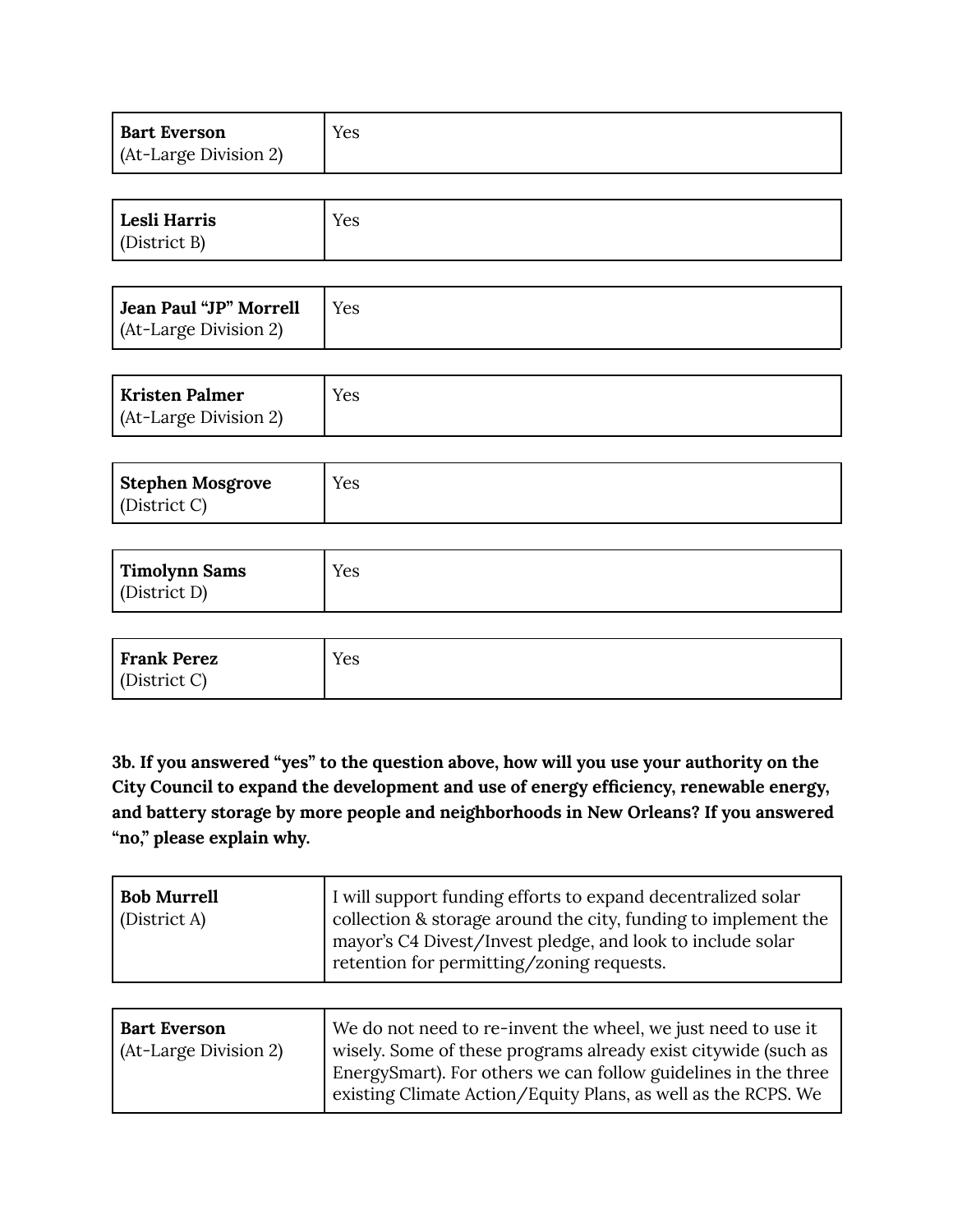| also need to work collaboratively with the Governor, the state<br>and federal legislature, and the IPCC; guidelines will be<br>forthcoming.                                                                                                                                                                                                                                                                                                                                                                                                         |
|-----------------------------------------------------------------------------------------------------------------------------------------------------------------------------------------------------------------------------------------------------------------------------------------------------------------------------------------------------------------------------------------------------------------------------------------------------------------------------------------------------------------------------------------------------|
| Council needs to set specific guideposts and timelines. These<br>need to be rapid enough to achieve the Paris 1.5 or 2 degree<br>goal, widely considered a bare minimum.                                                                                                                                                                                                                                                                                                                                                                            |
| Having set goals, then we need to work closely with the<br>neighborhood associations, community groups, houses of<br>worship, corporations, activist networks, and advocacy groups<br>to implement such programs as rapidly as possible. A local<br>carbon or pollution tax is a possibility, since these are the<br>molecules that are responsible for climate change. This would<br>need to be designed to affect large stakeholders, rather than<br>low-income families: for example it might only apply to large<br>vehicles, or high emitters. |
| ENO is insisting that nuclear power is "clean." However, it is<br>the most expensive option in our energy menu. Some of the<br>capital costs contribute to the energy burden (see next<br>question). Capital costs to ratepayers (especially for<br>non-functioning nuclear plants) should be phased out. No new<br>nuclear plants should be built, since the modeling is not<br>certain and some models find that solar/wind/battery is<br>sufficient to complete the energy transition, globally.                                                 |

| Lesli Harris<br>(District B) | As discussed above, I will aggressively monitor Entergy's<br>efforts (or lack thereof) to fulfill the requirements of the<br>Renewable and Clean Portfolio Standard (RCPS). I will also<br>work with stakeholders, like this organization, to make sure<br>the RCPS is improved and amended, when necessary, to<br>require the most cost effective, healthy means of powering our<br>city in the context of a rapidly-changing energy market and<br>environment. My door will always be open to the people who<br>are working hard every day to make a more sustainable,<br>efficient, and affordable energy future for all New Orleanians. |
|------------------------------|---------------------------------------------------------------------------------------------------------------------------------------------------------------------------------------------------------------------------------------------------------------------------------------------------------------------------------------------------------------------------------------------------------------------------------------------------------------------------------------------------------------------------------------------------------------------------------------------------------------------------------------------|
|------------------------------|---------------------------------------------------------------------------------------------------------------------------------------------------------------------------------------------------------------------------------------------------------------------------------------------------------------------------------------------------------------------------------------------------------------------------------------------------------------------------------------------------------------------------------------------------------------------------------------------------------------------------------------------|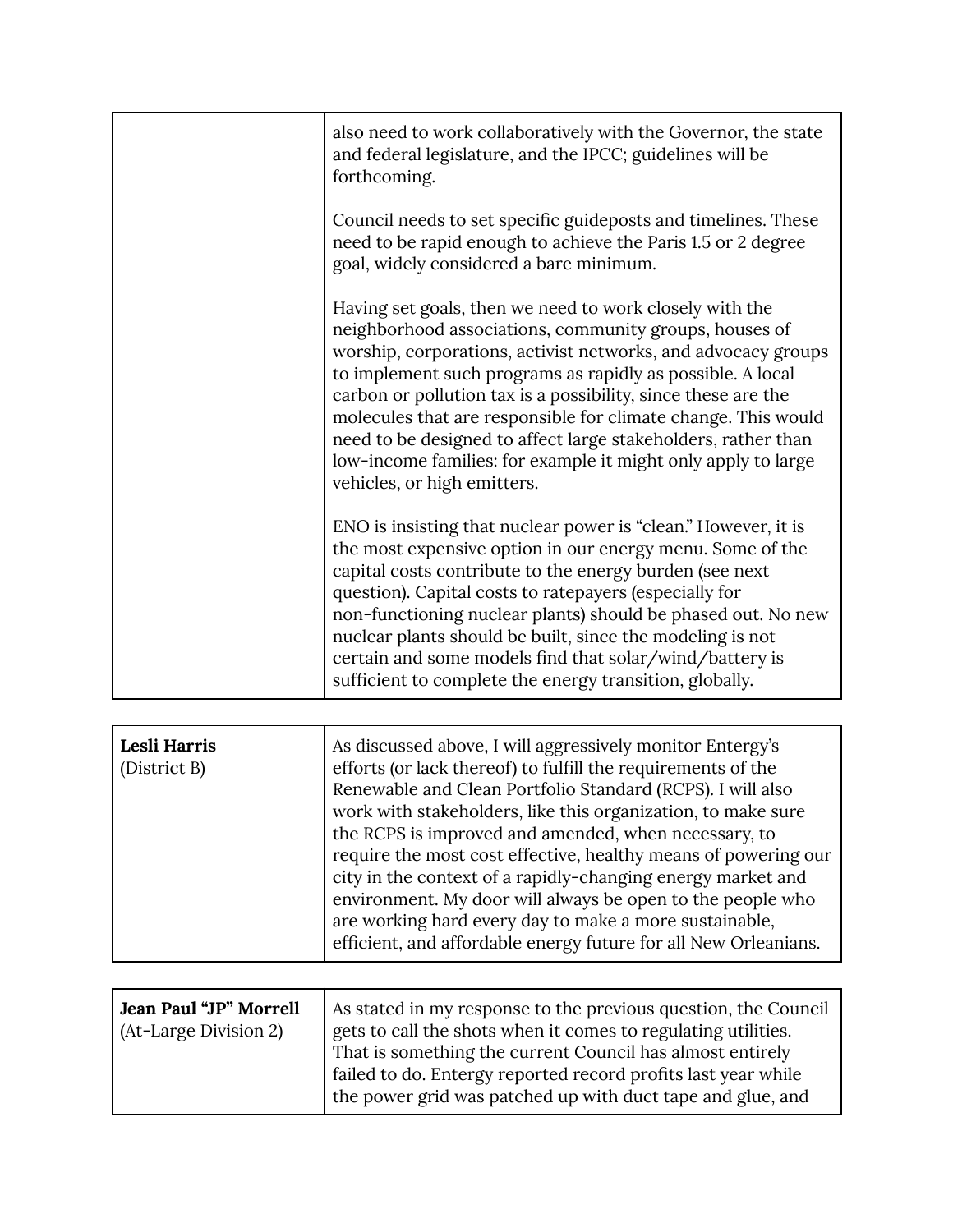| no meaningful investments were made to move towards<br>renewable energy. That's obscene. Accelerate retirements of<br>thermal plants; incentivize microgrids, batteries, and rooftop<br>solar; expand transmission infrastructure and press MISO to<br>do the same, so we can have more access to renewables across<br>the MISO footprint. |
|--------------------------------------------------------------------------------------------------------------------------------------------------------------------------------------------------------------------------------------------------------------------------------------------------------------------------------------------|
|                                                                                                                                                                                                                                                                                                                                            |

| <b>Kristen Palmer</b><br>(At-Large Division 2) | I will continue to work with organizations that I currently do<br>such as SOUL, Green Light New Orleans, NOLA Tree Project,<br>the Alliance for Affordable Energy to ensure we are doing<br>everything we can to move toward energy efficiency,<br>renewable energy, and battery storage. Again, we have to work<br>with the RTA program and expand Energy Smart as I<br>mentioned above. We can also that ensure that OCD housing<br>grant programs include energy efficiency and green |
|------------------------------------------------|------------------------------------------------------------------------------------------------------------------------------------------------------------------------------------------------------------------------------------------------------------------------------------------------------------------------------------------------------------------------------------------------------------------------------------------------------------------------------------------|
|                                                | infrastructure.                                                                                                                                                                                                                                                                                                                                                                                                                                                                          |

| <b>Stephen Mosgrove</b><br>(District C) | Authority as a regulator allows the Council to make requests,<br>demands, and the provides the opportunity to execute legal<br>triggers to enforce those requests and demands. The councils<br>and their advisors over many years have been too cozy with<br>Entergy.                                                                               |
|-----------------------------------------|-----------------------------------------------------------------------------------------------------------------------------------------------------------------------------------------------------------------------------------------------------------------------------------------------------------------------------------------------------|
|                                         | I would require Entergy to support these advances. I'd also<br>like to see the City's Office of Community Development, the<br>Housing Authority of New Orleans, and the New Orleans<br>Redevelopment Authority look for ways to incorporate<br>renewable energy, battery storage, and efficiency into their<br>housing and development initiatives. |

| <b>Timolynn Sams</b><br>(District D) | This Spring, the New Orleans city council voted to adopt a<br>Renewable and Clean Portfolio Standard (RCPS). I am in full<br>agreement with the city's proposed targets of net-zero<br>emissions by year 2040, and 100% carbon-free generation<br>phasing out of Renewable Energy Certificates by 2050. As a<br>member of the city council, it will be my responsibility to<br>ensure that there is balance between demand side and<br>supply-side technologies to meet the goals of the RCPS. This<br>includes directing Entergy to engage with the Integrated<br>resource planning (IRP) process to develop an RPS Compliance |
|--------------------------------------|---------------------------------------------------------------------------------------------------------------------------------------------------------------------------------------------------------------------------------------------------------------------------------------------------------------------------------------------------------------------------------------------------------------------------------------------------------------------------------------------------------------------------------------------------------------------------------------------------------------------------------|
|                                      | Plan that reflects a path forward to achieve our common and<br>necessary goals.                                                                                                                                                                                                                                                                                                                                                                                                                                                                                                                                                 |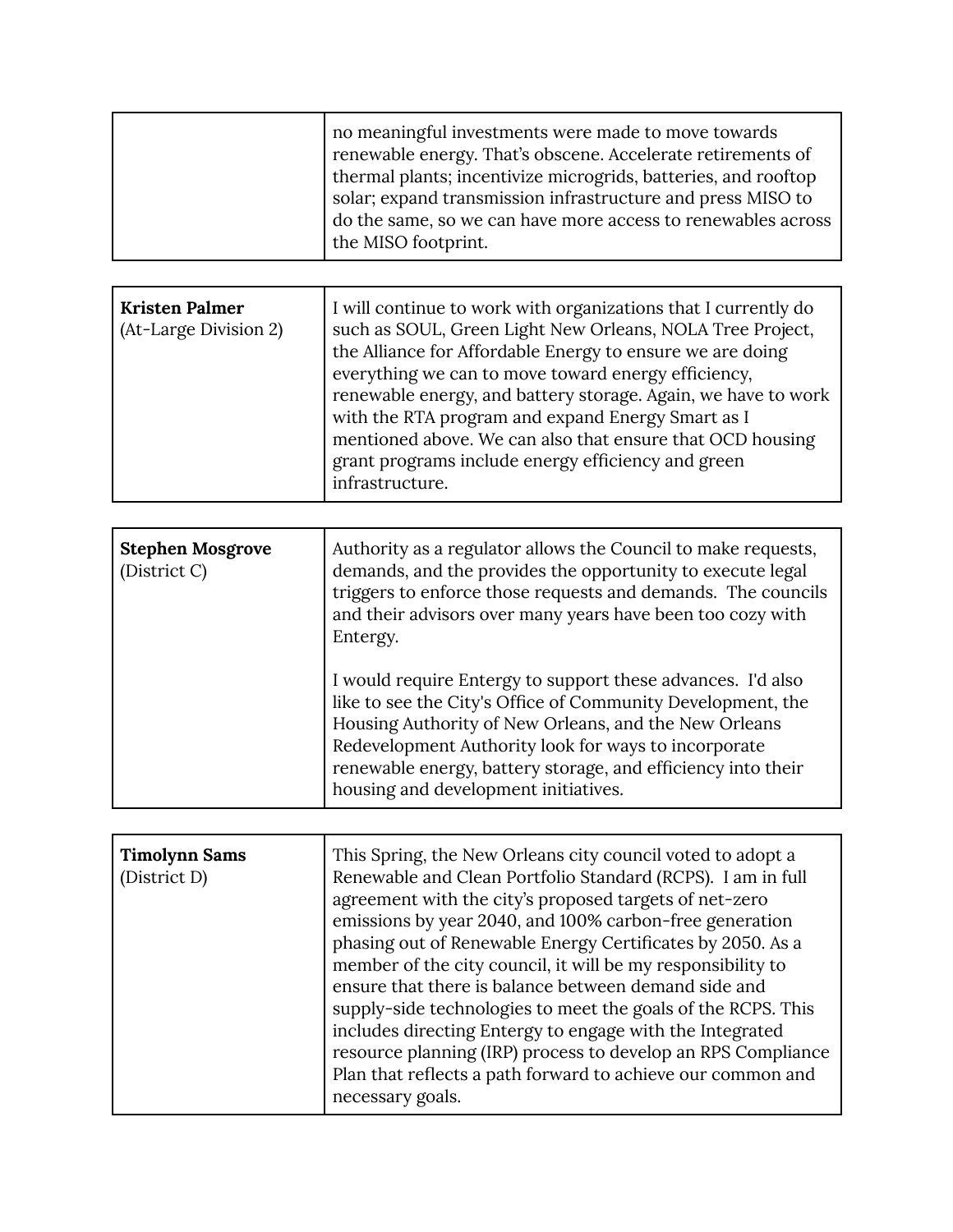| The council has the capacity to influence market<br>transformation through policy changes that can help decrease<br>barriers to clean energy efforts. Through a community<br>engagement process, the council should establish a few "quick"<br>wins" to provide community-wide visibility and build<br>momentum in energy efficiency implementation. By<br>implementing high-visibility clean energy demonstration<br>projects on its facilities, the council will demonstrate to the<br>community how to execute new kinds of projects such as<br>rooftop solar and battery storage.                                                                                                                                                                                                                                           |
|---------------------------------------------------------------------------------------------------------------------------------------------------------------------------------------------------------------------------------------------------------------------------------------------------------------------------------------------------------------------------------------------------------------------------------------------------------------------------------------------------------------------------------------------------------------------------------------------------------------------------------------------------------------------------------------------------------------------------------------------------------------------------------------------------------------------------------|
| The opportunity to envision a more sustainable future and to<br>set our sights on the challenges brought into clearer focus by<br>COVID-19 and disasters like the BP oil spill a decade ago allows<br>the newly elected city government to be both SMART and<br>thoughtful. As a utility regulator we can advance equity<br>through a renewable portfolio by providing financial<br>incentives for low-income households to generate their own<br>electricity from renewable sources. Bringing clean electricity<br>to renters and low-income communities, cities by launching<br>innovative community solar programs, which allow residents<br>to purchase a share of a solar installation and reap the benefits<br>of clean energy (including cost savings) without having to<br>physically install panels on their property. |

| Frank Perez  | I would amend the Energy Smart Program to incentivize |
|--------------|-------------------------------------------------------|
| (District C) | rooftop solar panels with battery storage.            |

**4. Many New Orleans residents complain about high Entergy bills. Their complaints are supported by U.S. Department of Energy data showing that half of New Orleanians pay an energy cost burden that is two times higher than the national median of 3.1 percent. The household energy burden is more severe for low income residents who pay as much as 28 percent of their income on Entergy bills. If elected to serve on the City Council, how will you reduce Entergy bills for New Orleans residents?**

| <b>Bob Murrell</b><br>(District A) | I will not support further rate case increases, and I would like<br>to propose that Entergy credit customers for service lapses<br>during outages. I would like to investigate whether we can<br>decrease/waive late charges for low-income households and |
|------------------------------------|------------------------------------------------------------------------------------------------------------------------------------------------------------------------------------------------------------------------------------------------------------|
|                                    | forgive outstanding debts.                                                                                                                                                                                                                                 |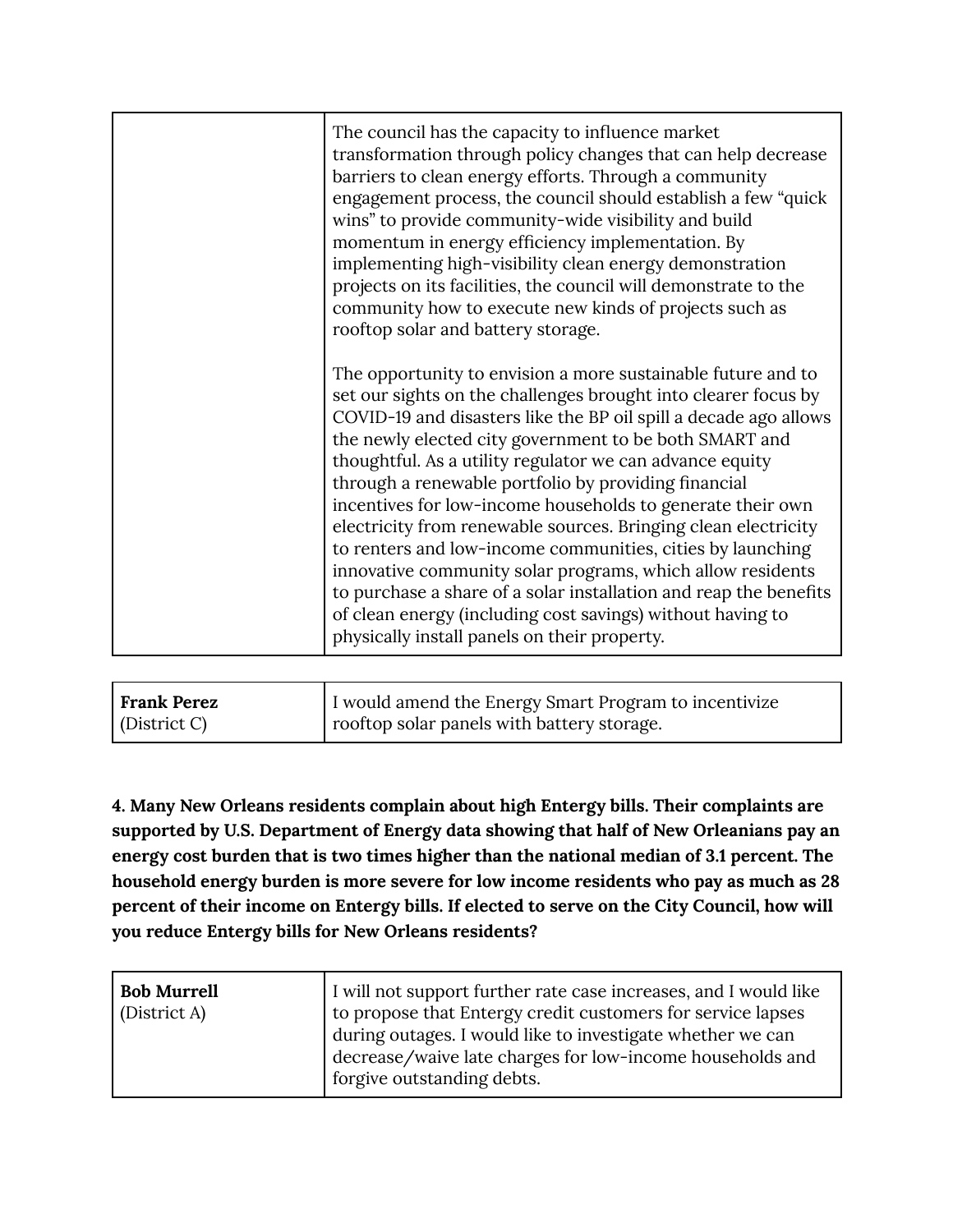| <b>Bart Everson</b><br>(At-Large Division 2) | These complaints reflect an injustice that needs to be<br>corrected.                                                                                                                                                                                                                                                                                                                                                                                                                                                                                                                                                                                                                                                                                                                                                                   |
|----------------------------------------------|----------------------------------------------------------------------------------------------------------------------------------------------------------------------------------------------------------------------------------------------------------------------------------------------------------------------------------------------------------------------------------------------------------------------------------------------------------------------------------------------------------------------------------------------------------------------------------------------------------------------------------------------------------------------------------------------------------------------------------------------------------------------------------------------------------------------------------------|
|                                              | One reason the energy burden is high among low-income<br>residents is the simple fact that their income is indeed low. We<br>need to raise that income. Raising minimum wage to a living<br>wage is in progress, but needs to be spread to all workers.                                                                                                                                                                                                                                                                                                                                                                                                                                                                                                                                                                                |
|                                              | Memphis, one of the few places with an even worse energy<br>burden, has made progress on this. One thing that has been<br>done is to make it a visible public issue, perhaps with some<br>large city-wide meetings to draw up proposals. We need a<br>resident-powered solution.                                                                                                                                                                                                                                                                                                                                                                                                                                                                                                                                                       |
|                                              | We have low rates, but the high bills are due to extra fees,<br>such as paying for capital costs. This is difficult but we need to<br>change this profit model: ratepayers should not bear the<br>capital costs. In no other industry do consumers do this. It<br>would be like going to Walmart for groceries, and then paying<br>a fee on everything you buy for their construction costs of<br>other Walmarts all over the country or world. We will be still<br>paying for the gas plant when New Orleans is completely<br>underwater!                                                                                                                                                                                                                                                                                             |
|                                              | Another reason for disproportionate energy burdens is that<br>low-income renters often have "leaky" structures and<br>inefficient appliances. We need to institute programs to<br>correct that.                                                                                                                                                                                                                                                                                                                                                                                                                                                                                                                                                                                                                                        |
|                                              |                                                                                                                                                                                                                                                                                                                                                                                                                                                                                                                                                                                                                                                                                                                                                                                                                                        |
| Lesli Harris<br>(District B)                 | In addition to pushing for Entergy to provide the most<br>affordable, healthy means of delivering energy services<br>through completing an IRP and fulfilling the requirements of<br>the RCPS, I will work with state and federal partners, like<br>Congressman Troy Carter and Cedric Richmond to get funds<br>to subsidize energy costs for our low income residents. With<br>new leadership in the White House, we must capitalize on this<br>opportunity to invest in our most vulnerable and improve their<br>quality of life. I will push Entergy to invest in green energy<br>solutions for homeowners, renters, and businesses --<br>including solar panels and the batteries for future outages<br>when they happen. Entergy needs to meet people where they<br>are, and I will push them to provide information sessions and |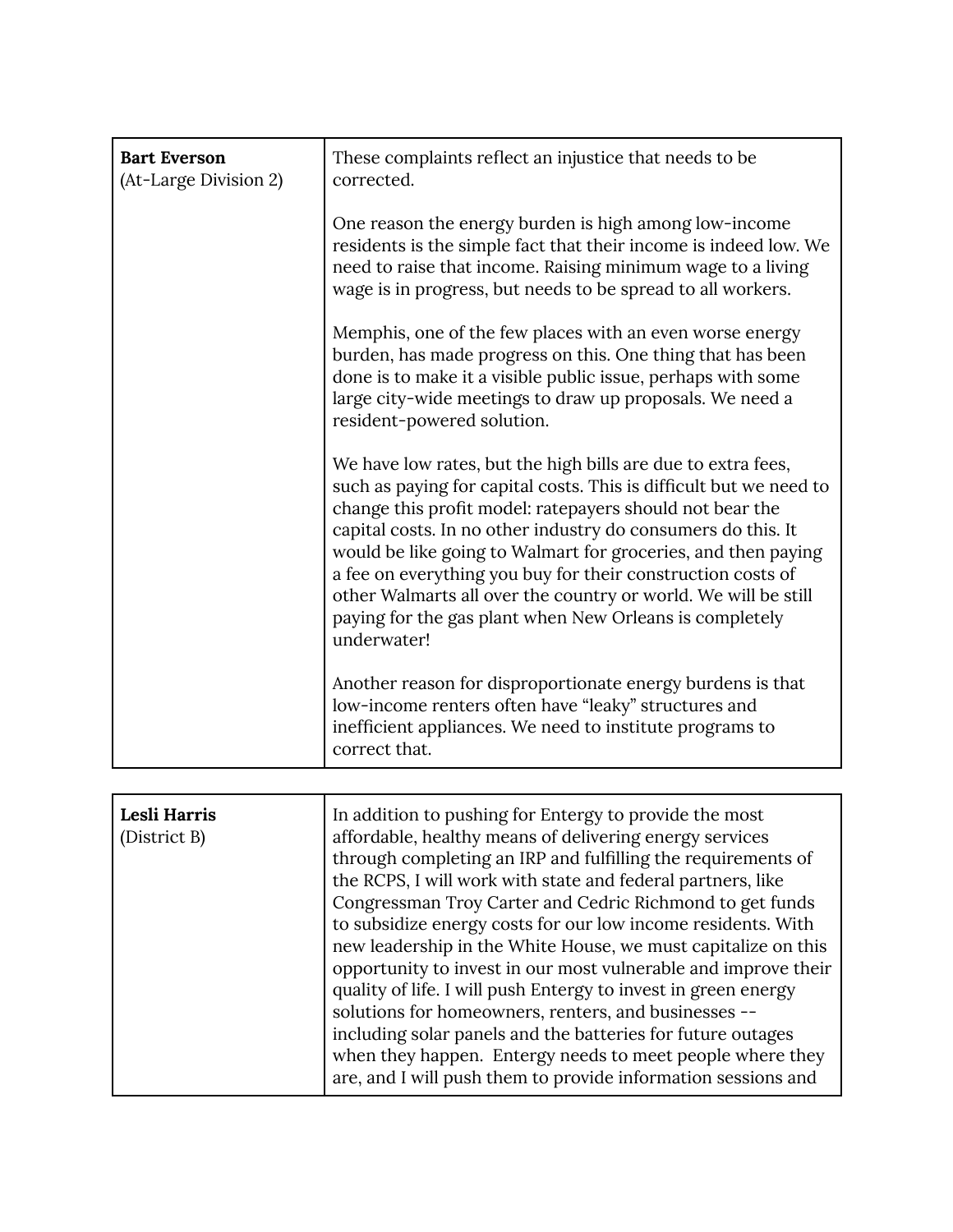| forums in neighborhood meeting places so that everyone has<br>equal access to information and resources. |
|----------------------------------------------------------------------------------------------------------|
|                                                                                                          |

| Jean Paul "JP" Morrell<br>(At-Large Division 2) | Not to oversimplify, but again, it really comes down to doing<br>the job of regulating the utility company. No more record<br>profits. No more failure to invest in hardening the grid and<br>green energy. Deferring maintenance and relying on fossil<br>fuels ends up being far more expensive in the long run than<br>meaningful investment in and modernization of our power<br>infrastructure. Expanding access to low-cost renewable<br>energy will go a long way to lowering costs over time.<br>That said, there are federally funded programs available to<br>help low income families pay their bills, such as the Low |
|-------------------------------------------------|-----------------------------------------------------------------------------------------------------------------------------------------------------------------------------------------------------------------------------------------------------------------------------------------------------------------------------------------------------------------------------------------------------------------------------------------------------------------------------------------------------------------------------------------------------------------------------------------------------------------------------------|
|                                                 | Income Home Energy Assistance Program. No one should ever<br>have to pay 28% of their income on their energy bills.                                                                                                                                                                                                                                                                                                                                                                                                                                                                                                               |

| <b>Kristen Palmer</b><br>(At-Large Division 2) | First, I'm opposed to any rate increase from Entergy and will<br>always put the needs of the ratepayer first. I do not sit on the<br>Utilities Committee, but I am committed to getting on the<br>committee so we can make real changes. Expansion of Energy<br>Smart and incentives for battery storage, solar, and renewable<br>energy will accomplish lower power bills for our people. |
|------------------------------------------------|--------------------------------------------------------------------------------------------------------------------------------------------------------------------------------------------------------------------------------------------------------------------------------------------------------------------------------------------------------------------------------------------|

| <b>Stephen Mosgrove</b><br>(District C) | I'd first like to see how Entergy is managing ENO and its<br>corporate assets. I want to see if Entergy is getting its<br>maximum performance out of existing assets. If not, then<br>divest from those expensive and unreliable assets; or, at the<br>very least, don't pass on the inefficiency to customers in the<br>forms of higher bills. So, finding the efficiencies in the<br>existing life of Entergy. |
|-----------------------------------------|------------------------------------------------------------------------------------------------------------------------------------------------------------------------------------------------------------------------------------------------------------------------------------------------------------------------------------------------------------------------------------------------------------------|
|                                         | I support an independent management audit to assist in<br>finding efficiencies.                                                                                                                                                                                                                                                                                                                                  |
|                                         | Second, it's my knowledge that renewables provide energy at<br>lower costs. Again, I'd support new energy methods and<br>weatherization so that lower costs can benefit customers.                                                                                                                                                                                                                               |
|                                         | Entergy has lost its focus on customers. As a person with a<br>social science and MBA background, we are taught that the<br>best companies serve customers first which then benefits                                                                                                                                                                                                                             |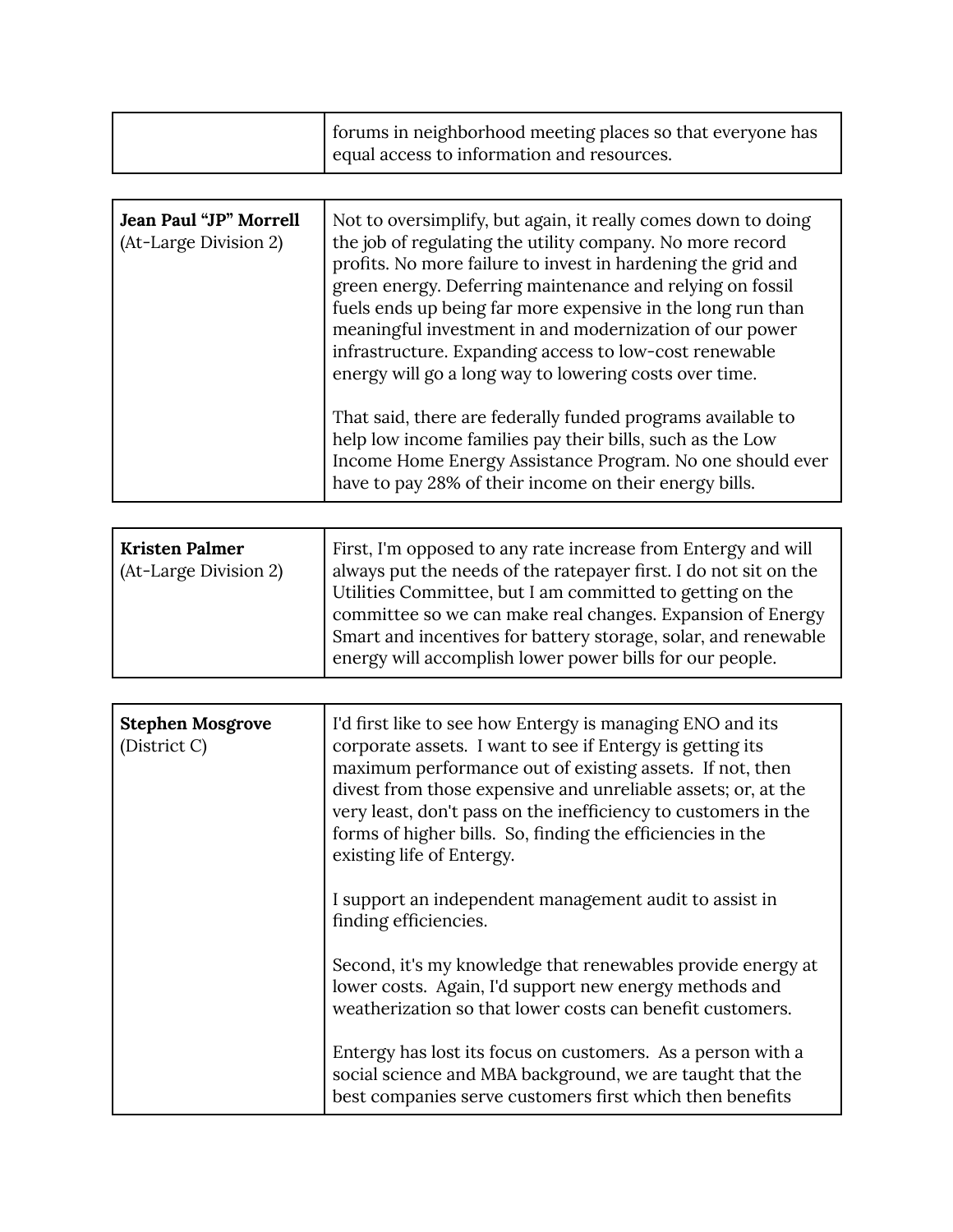| shareholders. Entergy seems to be focused on shareholders,<br>net profits, and accounting decisions to benefit shareholders |
|-----------------------------------------------------------------------------------------------------------------------------|
| instead of providing good quality service.                                                                                  |

| <b>Timolynn Sams</b><br>(District D) | The energy cost burden for low-income households in New<br>Orleans is 18.9 percent. As utility regulators the New Orleans<br>City Council can and must do more to advance equity. As a<br>regulator of the city's utilities I will investigate closely the<br>value, or lack thereof, that the current advisors provide not<br>only to the Council itself, but to New Orleans ratepayers.<br>Moratoriums on rate increases should be put in place until the<br>company is held accountable, and support for<br>community-driven solutions and a more climate-resilient<br>power system.<br>In addition to the guidance of the advisors, I am interested in<br>increasing accesses to community input by residents and<br>other stakeholders, to ensure that rates are fair and affordable<br>for New Orleans ratepayers |
|--------------------------------------|-------------------------------------------------------------------------------------------------------------------------------------------------------------------------------------------------------------------------------------------------------------------------------------------------------------------------------------------------------------------------------------------------------------------------------------------------------------------------------------------------------------------------------------------------------------------------------------------------------------------------------------------------------------------------------------------------------------------------------------------------------------------------------------------------------------------------|
|                                      |                                                                                                                                                                                                                                                                                                                                                                                                                                                                                                                                                                                                                                                                                                                                                                                                                         |

| Frank Perez  | I would renegotiate the "reasonable profit" margins they are |
|--------------|--------------------------------------------------------------|
| (District C) | guaranteed. I will also oppose any proposed rate increases.  |

**5a. For decades, the City Council has contracted with the same contractors, led by out-of-state firms, for legal and technical advice on the regulation of Entergy. If elected to serve on the City Council, will you support building the capacity and staffing of the Council Utility Regulatory Office to provide the legal and technical analysis and advice with support, as needed, from local resources?**

| <b>Bob Murrell</b>  | Yes |
|---------------------|-----|
| $\int$ (District A) |     |

| <b>Bart Everson</b>   | Yes |
|-----------------------|-----|
| (At-Large Division 2) |     |

| Lesli Harris        | $V_{\mathbf{C}}$ |
|---------------------|------------------|
| $\int$ (District B) | 1 C.S            |
|                     |                  |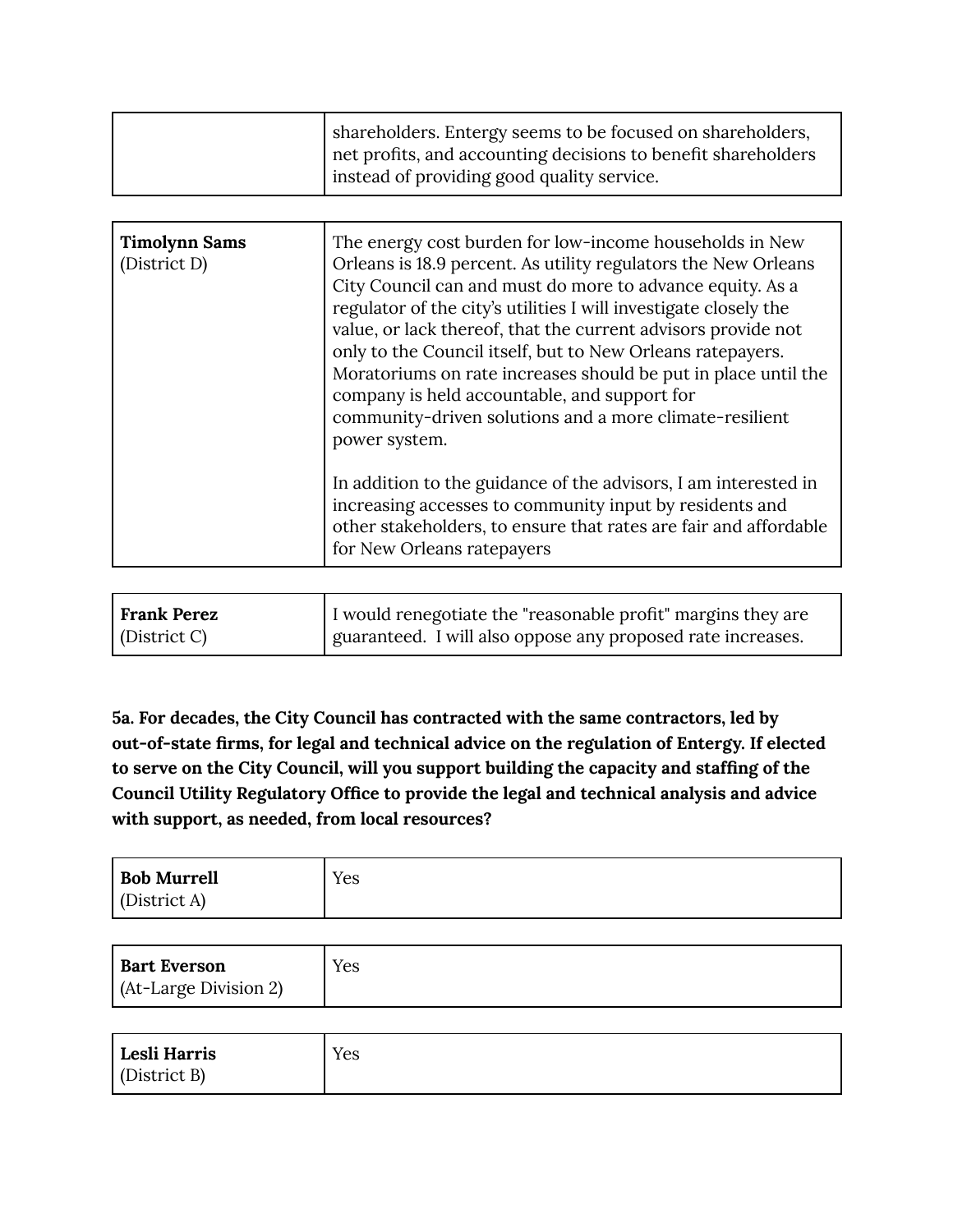| Jean Paul "JP" Morrell | l Yes |
|------------------------|-------|
| (At-Large Division 2)  |       |

| <b>Kristen Palmer</b><br>(At-Large Division 2) | Yes |
|------------------------------------------------|-----|
|                                                |     |

| Stephen Mosgrove | Yes |
|------------------|-----|
| (District C)     |     |

| Timolynn Sams | Yes |
|---------------|-----|
| (District D)  |     |

| Frank Perez  | Yes |
|--------------|-----|
| (District C) |     |

## **5b. Please explain your answer to the above question.**

| <b>Bob Murrell</b> | I believe the cost of hiring people in-house will offset the |
|--------------------|--------------------------------------------------------------|
| District A         | savings made for contracting these services out.             |
|                    |                                                              |

| <b>Bart Everson</b><br>(At-Large Division 2) | It is significant that Council has submitted an RFP/Q for new<br>advisors. This is our opportunity to get out from under the<br>"tyranny" of the current advisors. Advocates should be<br>disseminating the RFP to clean energy experts.      |
|----------------------------------------------|-----------------------------------------------------------------------------------------------------------------------------------------------------------------------------------------------------------------------------------------------|
|                                              | Passage of the ethics resolution (next question) is relevant to<br>hiring advisors and elected Utility Committee members.<br>Expertise, not profit, should be the guiding principle for<br>hiring.                                            |
|                                              | CURO needs to be peopled with genuine experts in<br>contemporary energy issues: the energy transition, in New<br>Orleans, in the context of the climate emergency. Obviously<br>we need at least a fraction (about half) to be local experts. |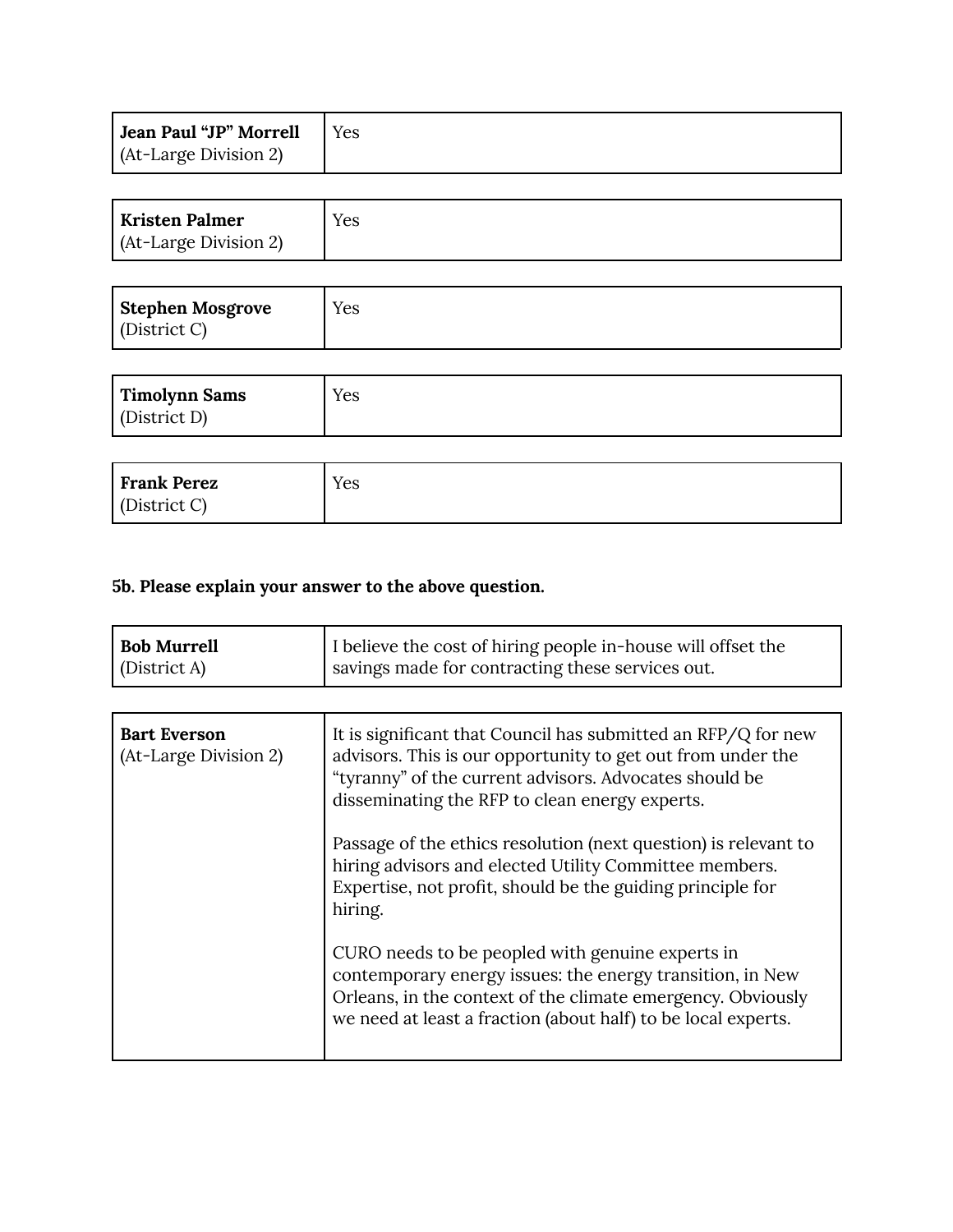| CURO and Council also regulate the other utilities (except<br>water) such as internet and telephone. We will need experts<br>on these matters as well. |
|--------------------------------------------------------------------------------------------------------------------------------------------------------|
|                                                                                                                                                        |

| Lesli Harris<br>(District B) | I support bringing the Council's advisors in-house and<br>utilizing local resources of technical and legal expertise. I also<br>plan to tackle the ethical and conflict-of-interest issues that<br>have created this environment where the same contractors<br>win million dollar contracts every year. In August 2021, the<br>New Orleans Ethics Review Board voted unanimously to<br>recommend a revision to the city's Code of Ethics that would<br>bar City Council members and candidates from accepting<br>political contributions from city-regulated utility firms like<br>Entergy New Orleans or Cox Communications. I will author<br>and pass legislation to bring effect to this recommendation. I |
|------------------------------|---------------------------------------------------------------------------------------------------------------------------------------------------------------------------------------------------------------------------------------------------------------------------------------------------------------------------------------------------------------------------------------------------------------------------------------------------------------------------------------------------------------------------------------------------------------------------------------------------------------------------------------------------------------------------------------------------------------|
|                              |                                                                                                                                                                                                                                                                                                                                                                                                                                                                                                                                                                                                                                                                                                               |
|                              | will also author and pass legislation to prohibit Council<br>Members from voting on matters related to Entergy if they<br>have any financial and ethical conflicts of interest.                                                                                                                                                                                                                                                                                                                                                                                                                                                                                                                               |

| Jean Paul "JP" Morrell<br>(At-Large Division 2) | Yes! This is actually a point I made in my Infrastructure<br>Platform (https://www.jpmorrell.com/platform) as it relates<br>to regulating Entergy. I will absolutely exercise my power as a |
|-------------------------------------------------|---------------------------------------------------------------------------------------------------------------------------------------------------------------------------------------------|
|                                                 | regulator of Entergy to iIncrease staffing in the independent<br>city council utilities office, rather than rely upon costly<br>multimillion dollar contracts with out-of-state law firms.  |

| Kristen Palmer        | I am absolutely in favor of this. Entergy has a responsibility to |
|-----------------------|-------------------------------------------------------------------|
| (At-Large Division 2) | spend our residents' money efficiently. It's unacceptable that    |
|                       | we are giving huge checks to out-of-state consultants.            |

| <b>Stephen Mosgrove</b><br>(District C) | Absolutely. Building capacity of internal council staff and using<br>local advisors makes all kinds of sense.                                                                                                                                                                         |
|-----------------------------------------|---------------------------------------------------------------------------------------------------------------------------------------------------------------------------------------------------------------------------------------------------------------------------------------|
|                                         | One of my core beliefs is the progressive power of localized<br>talent, and one of my long held desires is to see City<br>government (and related entities) function at a much higher<br>level of performance using that talent that exists here in our<br>beautiful but flawed city. |
|                                         | Building capacity within the Council Utility Regulatory Office<br>is consistent with my beliefs and desires for our community.                                                                                                                                                        |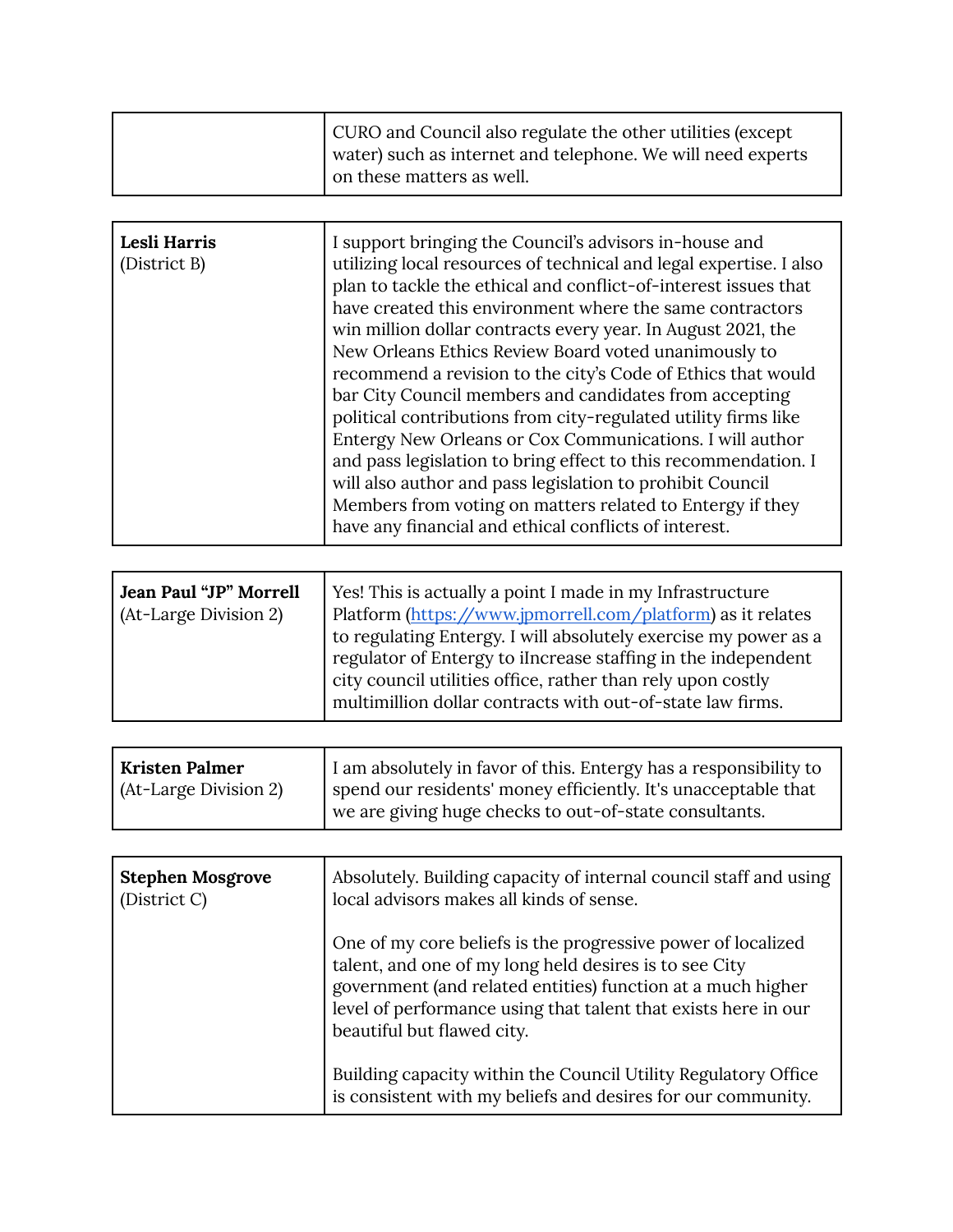| It is local and in the "same boat" as all of us, and I believe that<br>we can save taxpayer funds with in house advisor capacity and<br>local external advisors when necessary. I am absolutely<br>supportive of this. |
|------------------------------------------------------------------------------------------------------------------------------------------------------------------------------------------------------------------------|
| It's important to exercise another core beliefhire the best<br>that we can What you know and not who you know is what<br>matters to me.                                                                                |

| <b>Timolynn Sams</b><br>(District D) | The council former reliance exclusively on outside consultants<br>to meet its regulatory responsibilities is not financially<br>responsible. It has long been advised that instead the council<br>should build up its own staff of experts, bring in local talent as<br>full-time employees to take over the bulk of the work. I<br>support the internal staff increase of the CURO office which<br>provides a \$1.2 million in savings on consultant fees. |
|--------------------------------------|-------------------------------------------------------------------------------------------------------------------------------------------------------------------------------------------------------------------------------------------------------------------------------------------------------------------------------------------------------------------------------------------------------------------------------------------------------------|
|--------------------------------------|-------------------------------------------------------------------------------------------------------------------------------------------------------------------------------------------------------------------------------------------------------------------------------------------------------------------------------------------------------------------------------------------------------------------------------------------------------------|

| <b>Frank Perez</b><br>$\vert$ (District C) | The current advisory contracts need to be canceled at best<br>and/or not renewed. The City Council advisors should be<br>both local and experts in renewable energy--people who |
|--------------------------------------------|---------------------------------------------------------------------------------------------------------------------------------------------------------------------------------|
|                                            | actually believe the climate crisis exists and understand its<br>existential threat.                                                                                            |

**6a. If elected to serve on the City Council, will you support the passage of a city ordinance to ban campaign contributions to Council members and candidates from entities regulated or contracted by the City Council, as unanimously recommended by the New Orleans Ethics Review Board?**

| <b>Bob Murrell</b><br>(District A)           | Yes |
|----------------------------------------------|-----|
| <b>Bart Everson</b><br>(At-Large Division 2) | Yes |
|                                              |     |

| Lesli Harris         | Yes |
|----------------------|-----|
| $\vert$ (District B) |     |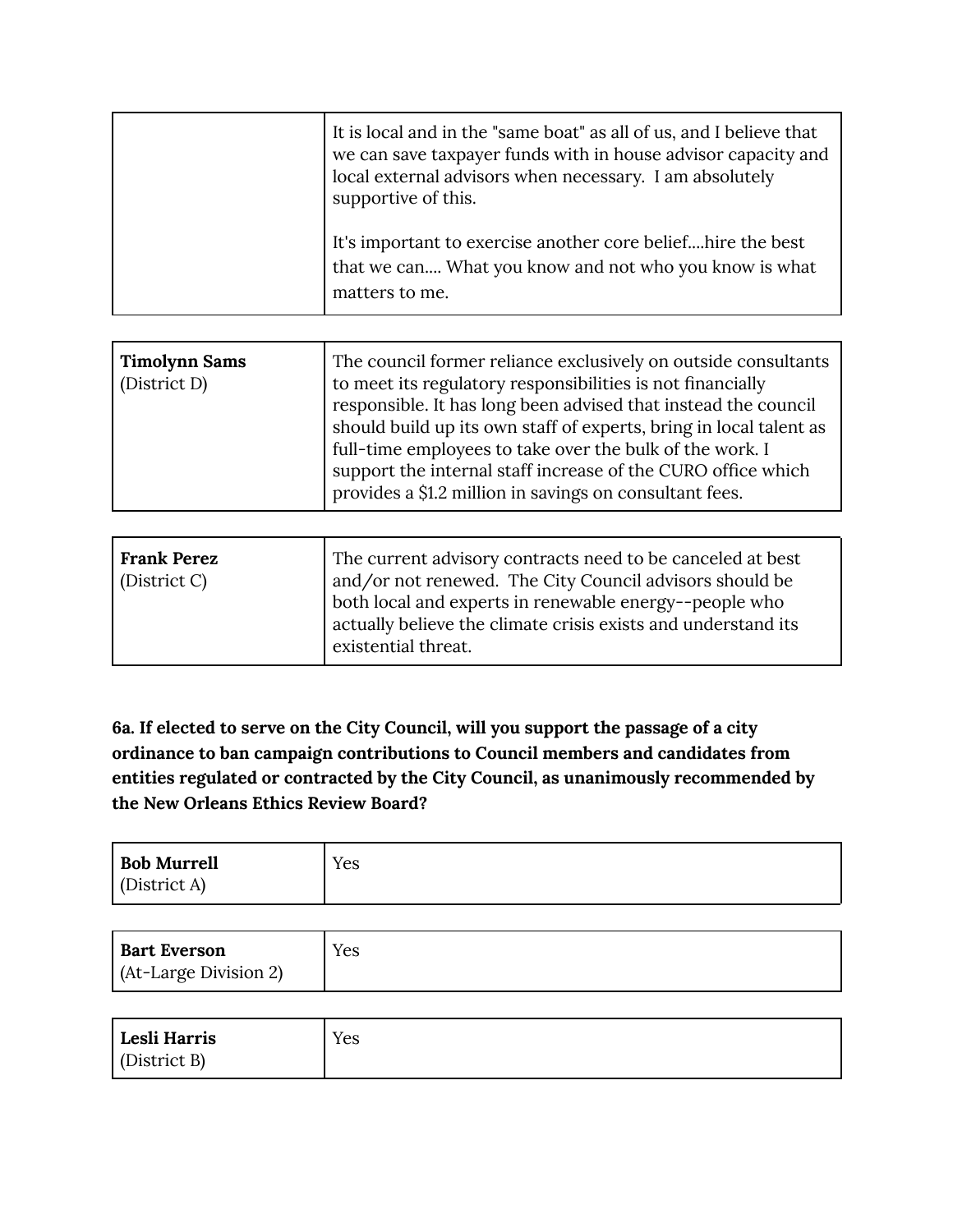| Jean Paul "JP" Morrell | l Yes |
|------------------------|-------|
| (At-Large Division 2)  |       |

| <b>Kristen Palmer</b> | Yes |
|-----------------------|-----|
| (At-Large Division 2) |     |

| Stephen Mosgrove | Yes |
|------------------|-----|
| (District C)     |     |

| Timolynn Sams | Yes |
|---------------|-----|
| (District D)  |     |

| Frank Perez  | Yes |
|--------------|-----|
| (District C) |     |

## **6b. Please explain your answer to the above question.**

| I believe the resolution passed re: ENO contributions was not<br><b>Bob Murrell</b><br>sufficient as it did not include city contract owners or other<br>(District A)<br>utilities. |  |
|-------------------------------------------------------------------------------------------------------------------------------------------------------------------------------------|--|
|-------------------------------------------------------------------------------------------------------------------------------------------------------------------------------------|--|

| <b>Bart Everson</b><br>(At-Large Division 2) | For two years I have served on the steering committee of the<br>Greater New Orleans Interfaith Climate Coalition. (Note: I am<br>on hiatus now for the campaign.) I was very proud when the<br>coalition brought a recommendation to the Ethics Review<br>Board, stipulating that officials and candidates should not<br>receive money from the utilities they regulate. The Board<br>agreed. This is an especially pertinent issue for climate policy.<br>But for these ethics rules to have the desired effect, there<br>must be an independent external evaluation. The fact that it's |
|----------------------------------------------|-------------------------------------------------------------------------------------------------------------------------------------------------------------------------------------------------------------------------------------------------------------------------------------------------------------------------------------------------------------------------------------------------------------------------------------------------------------------------------------------------------------------------------------------------------------------------------------------|
|                                              | in the Charter but has not been established does not speak<br>well to our priorities in government. Let's make it happen now.                                                                                                                                                                                                                                                                                                                                                                                                                                                             |

| Lesli Harris | As discussed above, I will author, if necessary, such legislation |
|--------------|-------------------------------------------------------------------|
| (District B) | and work to make sure it passes. I will also author and pass      |
|              | elegislation to prohibit Council Members from voting on           |